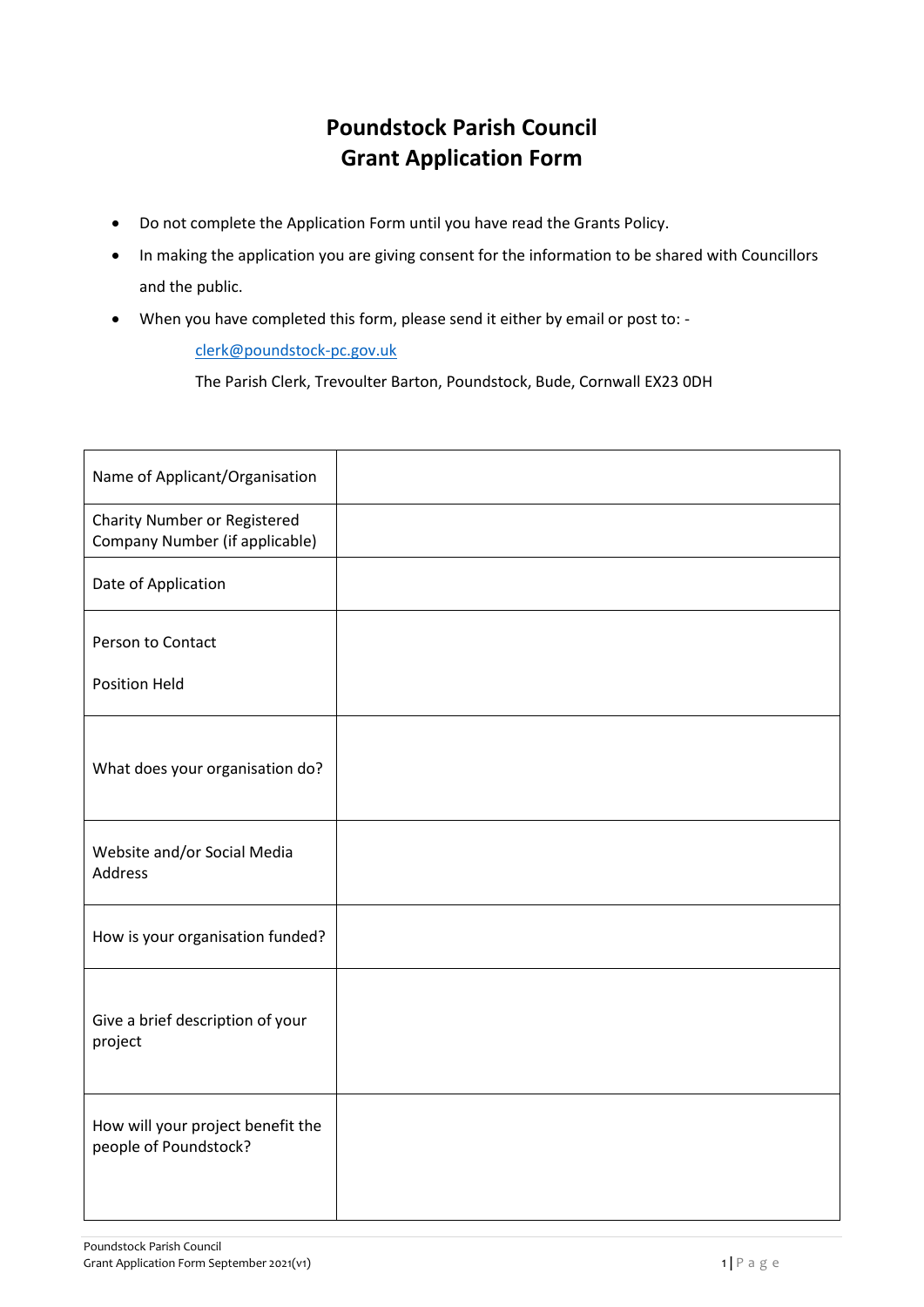| Approximately how many people<br>will be involved in your project?                                          |                 |
|-------------------------------------------------------------------------------------------------------------|-----------------|
| Does your project provide<br>something which is not currently<br>available for people in the parish?        |                 |
| Will there be any continued<br>benefit for the people in the<br>parish after your project has<br>completed? |                 |
| Have you previously received a<br>grant from Poundstock Parish<br>Council?                                  | YES/NO          |
| If YES, please give details                                                                                 | (a) When (date) |
|                                                                                                             | (b) Amount      |
|                                                                                                             | (c) Purpose     |
|                                                                                                             |                 |
| What is the total cost of your<br>project?                                                                  |                 |
| Amount - How much money are<br>you requesting?                                                              |                 |
| What will it be used for?                                                                                   |                 |
| How will the rest of your project<br>be funded?                                                             |                 |
| Have these monies been<br>confirmed?                                                                        |                 |
| Has your organisation adopted its<br>own Safeguarding Policy?                                               | YES/NO          |
| Does your organisation conduct<br>DBS checks on staff and<br>volunteers (when applicable)                   | YES/NO          |
| Have you attached a copy of the<br>accounts for your organisation?                                          | YES/NO          |